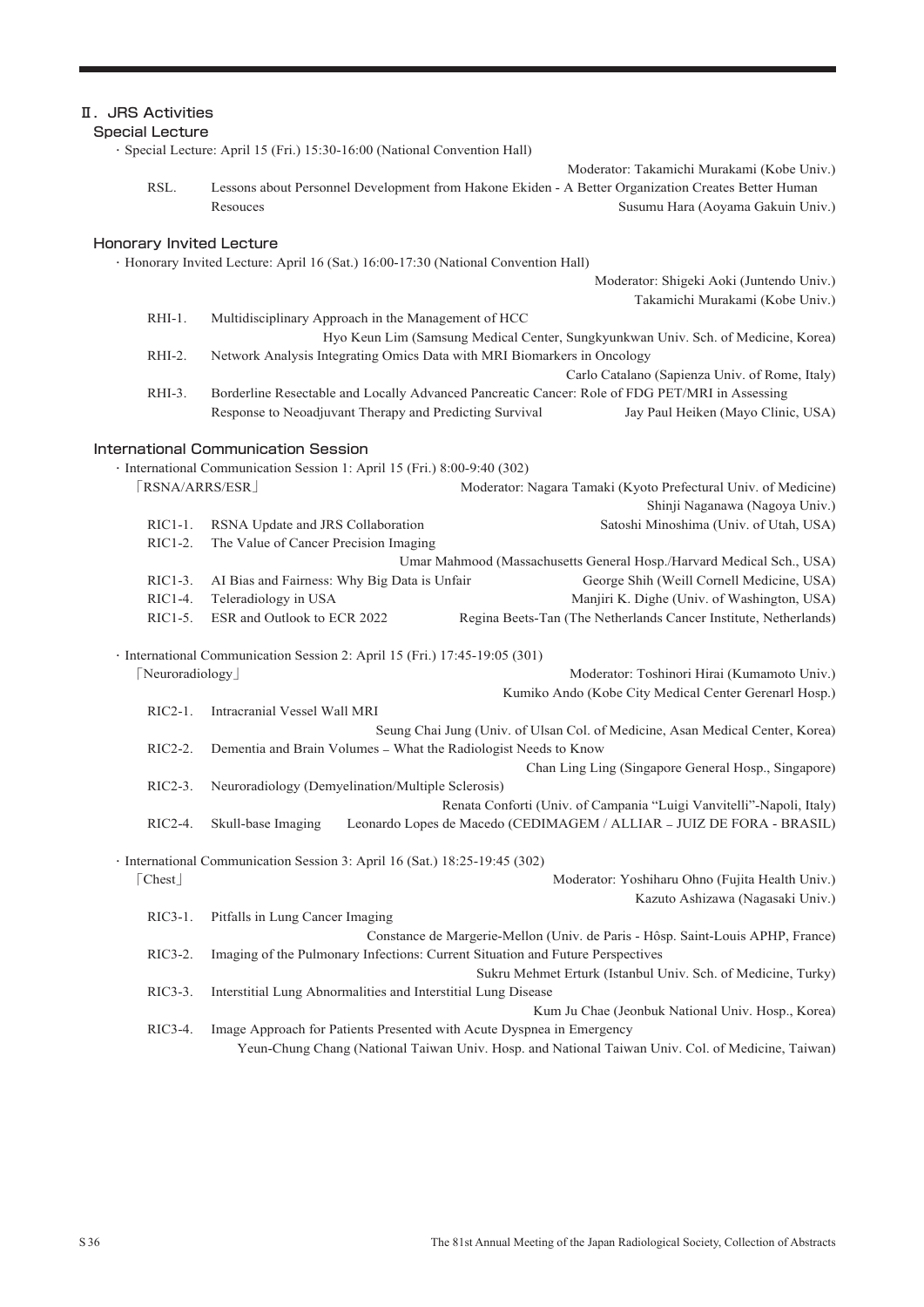|                        | · International Communication Session 4: April 15 (Fri.) 18:25-19:25 (302)<br>[TRS-JRS Joint Symposium: Musculoskeletal Imaging and Intervation] | Moderator: Masataka Uetani (Nagasaki Univ.)                                                 |
|------------------------|--------------------------------------------------------------------------------------------------------------------------------------------------|---------------------------------------------------------------------------------------------|
|                        |                                                                                                                                                  | Hajime Fujimoto (Chiba Univ. Hosp.)                                                         |
| RIC4-1.                | Imaging of the Spinal Tumor Mimickers                                                                                                            | Asako Yamamoto (Teikyo Univ.)                                                               |
| RIC4-2.                | Explore CT Guided Bone Tumor Ablation: Taiwan's Experience                                                                                       |                                                                                             |
|                        |                                                                                                                                                  | Hung-Ta Hondar Wu (Taipei Veterans General Hosp., Taiwan)                                   |
| RIC4-3.                | <sup>18</sup> F-FDG PET/MR in Chronic Lower Back Pain/Sciatica in Native and Post-surgery Spine: Case Sharing and                                |                                                                                             |
|                        | Mini-review of the Current Literature                                                                                                            |                                                                                             |
|                        |                                                                                                                                                  | Yi-Chih Hsu (National Defense Medical Center, Tri-Service Medical Center, Taiwan)           |
|                        |                                                                                                                                                  |                                                                                             |
| <b>JRS Liver Forum</b> |                                                                                                                                                  |                                                                                             |
|                        | · JRS Liver Forum 1: April 15 (Fri.) 8:00-10:20 (301)                                                                                            |                                                                                             |
|                        |                                                                                                                                                  | Moderator: Satoshi Goshima (Hamamatsu Univ. Sch. of Medicine)                               |
|                        |                                                                                                                                                  | Bachir Taouli (Icahn Sch. of Medicine at Mount Sinai, USA)                                  |
| RLF1-1.                | Quantitative Imaging Biomarkers for Diffuse Liver Disease Mustafa Shadi Rifaat Bashir (Duke Univ., USA)                                          |                                                                                             |
| RLF1-2.                | MR Elastography of Chronic Liver Disease: State-of-the-Art and Beyond                                                                            |                                                                                             |
|                        |                                                                                                                                                  | Richard L. Ehman (Mayo Clinic, USA)                                                         |
| RLF1-3.                | Effect of Burst-releasing Mn <sup>2+</sup> -ions from Manganese Nanoparticles in the Liver: Rediscovery of Manganese                             |                                                                                             |
|                        | MR Contrast Agent Won Jae Lee (Samsung Medical Center, Sungkyunkwan Univ. Sch. of Medicine, Korea)                                               |                                                                                             |
| RLF1-4.                | Liver MR Imaging Technique                                                                                                                       | Satoshi Goshima (Hamamatsu Univ. Sch. of Medicine)                                          |
| RLF1-5.                | How to Solve Challenging Cases using Gadoxetic Acid-Enhanced Liver Magnetic Resonance Imaging:                                                   |                                                                                             |
|                        | Atypical Hepatocellular Carcinoma and Its Mimickers                                                                                              | Jeong Min Lee (Seoul National Univ. Hosp., Korea)                                           |
| RLF1-6.                | LI-RADS Current Status and Future Directions                                                                                                     | Claude B. Sirlin (UC San Diego, USA)                                                        |
| RLF1-7.                | Abbreviated MRI for HCC Screening                                                                                                                | Bachir Taouli (Icahn Sch. of Medicine at Mount Sinai, USA)                                  |
|                        |                                                                                                                                                  |                                                                                             |
|                        | · JRS Liver Forum 2: April 16 (Sat.) 9:30-11:30 (301)                                                                                            |                                                                                             |
|                        |                                                                                                                                                  | Moderator: Osamu Matsui (Kanazawa Univ.)                                                    |
|                        |                                                                                                                                                  | Byung Ihn Choi (Chung-Ang Univ. Hosp., Korea)                                               |
| RLF2-1.                | Pathological Features and Classification of Tumor Microenvironment of HCC                                                                        |                                                                                             |
|                        |                                                                                                                                                  | Michiie Sakamoto (Keio Univ.)                                                               |
| RLF2-2.                | Tumor Microenvironment after Transarterial Chemoembolization                                                                                     | Keitaro Sofue (Kobe Univ.)                                                                  |
| RLF2-3.                | Gd-EOB-DTPA-enhanced MRI as an Imaging Biomarker of Hepatocellular Carcinoma                                                                     |                                                                                             |
|                        |                                                                                                                                                  | Azusa Kitao (Kanazawa Univ.)                                                                |
| RLF2-4.                | Therapeutic Response Prediction after Local Interventional Treatment of HCC using CT or MRI                                                      |                                                                                             |
|                        |                                                                                                                                                  | Jung Hoon Kim (Seoul National Univ. Col. of Medicine, Seoul National Univ. Hosp., Korea)    |
| RLF2-5.                | Systemic Therapy for HCC                                                                                                                         | Masatoshi Kudo (Kindai Univ.)                                                               |
|                        | RLF2-6. US Examination for the Diagnosis of HCC                                                                                                  | Byung Ihn Choi (Chung-Ang Univ. Hosp., Korea)                                               |
|                        |                                                                                                                                                  |                                                                                             |
|                        | · JRS Liver Forum 3: April 16 (Sat.) 15:05-17:25 (301)                                                                                           |                                                                                             |
|                        |                                                                                                                                                  | Moderator: Kengo Yoshimitsu (Fukuoka Univ.)                                                 |
|                        |                                                                                                                                                  | Luigi Grazioli (Civic and University Hospital - Brescia -, Italy)                           |
| RLF3-1.                | MRI Phenotypes of Atypical HCC                                                                                                                   | Cher Heng Tan (Tan Tock Seng Hosp., Singapore)                                              |
| RLF3-2.                | Liver Imaging                                                                                                                                    | Andrea Laghi (Sapienza Univ. of Rome, Italy)                                                |
| RLF3-3.                | Characterizing Tumor Biology Transformation of Chirrotic Nodules using Imaging Modalities                                                        |                                                                                             |
|                        |                                                                                                                                                  | Luigi Grazioli (Civic and University Hospital - Brescia -, Italy)                           |
| RLF3-4.<br>RLF3-5.     | Artificial Intelligence (AI) in Liver Imaging<br>Clinical Applications of Radiomics in Liver Imaging                                             | Koichiro Yasaka (Univ. of Tokyo Hosp.)<br>Bin Song (West China Hosp., Sichuan Univ., China) |
| RLF3-6.                | Developments of Surgical Treatments for Hepatocellular Carcinoma                                                                                 | Kiyoshi Hasegawa (Univ. of Tokyo)                                                           |
|                        |                                                                                                                                                  |                                                                                             |

RLF3-7. Gadoxetic-enhanced MRI - from Where It Started and Where It is Now

Christoph J. Zech (Univ. Hosp. Basel, Switzerland)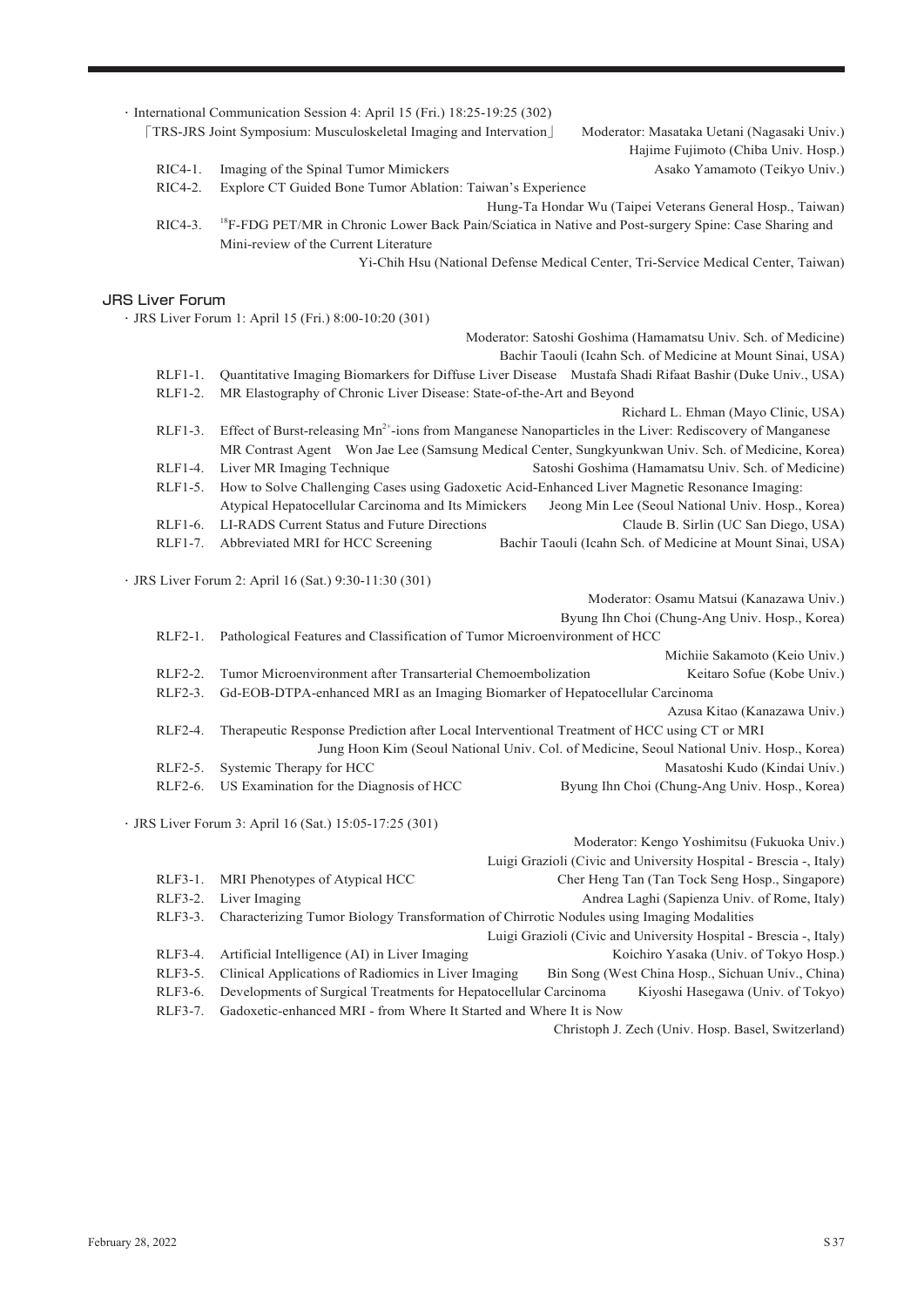# **Symposium** ・Symposium 1: April 15 (Fri.) 8:00-9:00 (303) [Paradigm Shift Caused by Photon Counting CT] Moderator: Atsushi Kono (Kobe Univ.) Takeshi Nakaura (Kumamoto Univ.) RSY1-1. Photon-counting Detector CT: Principles, Algorithms, and Clinical Applications Shuai Leng (Mayo Clinic, USA) RSY1-2. Development of Photon Counting Detector CT Yasuhiro Imai (GE Healthcare Japan) RSY1-3. Photon Counting CT: Advantages Over Conventional CT Katsuyuki Taguchi (The Johns Hopkins Univ. Sch. of Medicine, USA) ・Symposium 2: April 15 (Fri.) 10:10-11:20 (302) 「Recent Issues in Imaging of Uterine Diseases」 Moderator: Aki Kido (Kyoto Univ. Hosp.) Yumiko Tanaka(Oishi) (Cancer Institute Hosp. of JFCR) RSY2-1. Emerging Molecular Imaging for Management of Uterine Malignancy Gigin Lin (Chang Gung Memorial Hosp. and Chang Gung Univ., Taiwan) RSY2-2. Recent Advances in MRI Technology for the Uterus Takahiro Tsuboyama (Osaka Univ.) RSY2-3. Current Status of Radiomics in Gynecologic Oncology Yuki Himoto (Kyoto Univ.) ・Symposium 3: April 15 (Fri.) 9:30-11:30 (303) Form Topics of Head and Neck Cancer」 Moderator: Norimitsu Tanaka (Kurume Univ.) Yasuo Ejima (Dokkyo Medical Univ. Hosp.) RSY3-1. Diagnostic Imaging of Head and Neck Cancers Related to Treatment Akira Baba (Univ. of Michigan) RSY3-2. The Role of Surgery in the Treatment of Head and Neck Cancer Hirotaka Shinomiya (Kobe Univ.) RSY3-3. Intra-arterial Chemoradiotherapy for Head and Neck Cancer Daisuke Yoshida (Sapporo Yamanoue Hosp.) RSY3-4. Preliminary Results of Boron Neutron Capture Therapy for Head and Neck Cancers Keiji Nihei (Osaka Medical and Pharmaceutical Univ.) RSY3-5. Near Infrared Photoimmunotherapy for Head and Neck Cancers and Beyond Hisataka Kobayashi (NCI/NIH, USA) ・Symposium 4: April 15 (Fri.) 16:15-17:15 (301) 「No Time to Wait! The Advent of the Telemedicine Era」 Moderator: Yoshitomo Matsuo (Esite Healthcare) Hirotoshi Ito (Kajiicho Medical Imaging Center) RSY4-1. Social Hospital -Healthcare System Beyond Telemedicine- Tomohiro Kuroda (Kyoto Univ.) RSY4-2. Telemedicine, Doctor to Patient Takashi Hasegawa (Japan Telemedicine Society) RSY4-3. Digital Transformation of Hyogo Prefectural Hospitals: Introduction of Online Diagnostic Imaging Networks Takeyuki Kushima (Awaji Medical Center) ・Symposium 5: April 15 (Fri.) 16:15-17:55 (302) 「The New Era for Theranostics of the Neuroendocrine Tumor has Opened in Japan!」 Moderator: Seigo Kinuya (Kanazawa Univ.) Yuji Nakamoto (Kyoto Univ.) RSY5-1. NET Theranostics Damian Wild (Univ. Hosp. Basel, Switerland) RSY5-2. Lutetium-177 DOTATATE Therapy; a New Radio-Theranostic Tool in Japan Shoko Takano (Yokohama City Univ.) RSY5-3. Imaging Findings of Pancreatic Neuroendocrine Neoplasms Shintaro Ichikawa (Hamamatsu Univ. Sch. of Medicine) RSY5-4. Systemic Therapy for Neuroendocrine Neoplasms Masafumi Ikeda (NCCHE)

RSY5-5. Multidisciplinary Treatment Strategies Centered on Surgery for NEN

Atsushi Kudo (Tokyo Medical and Dental Univ. Hosp.)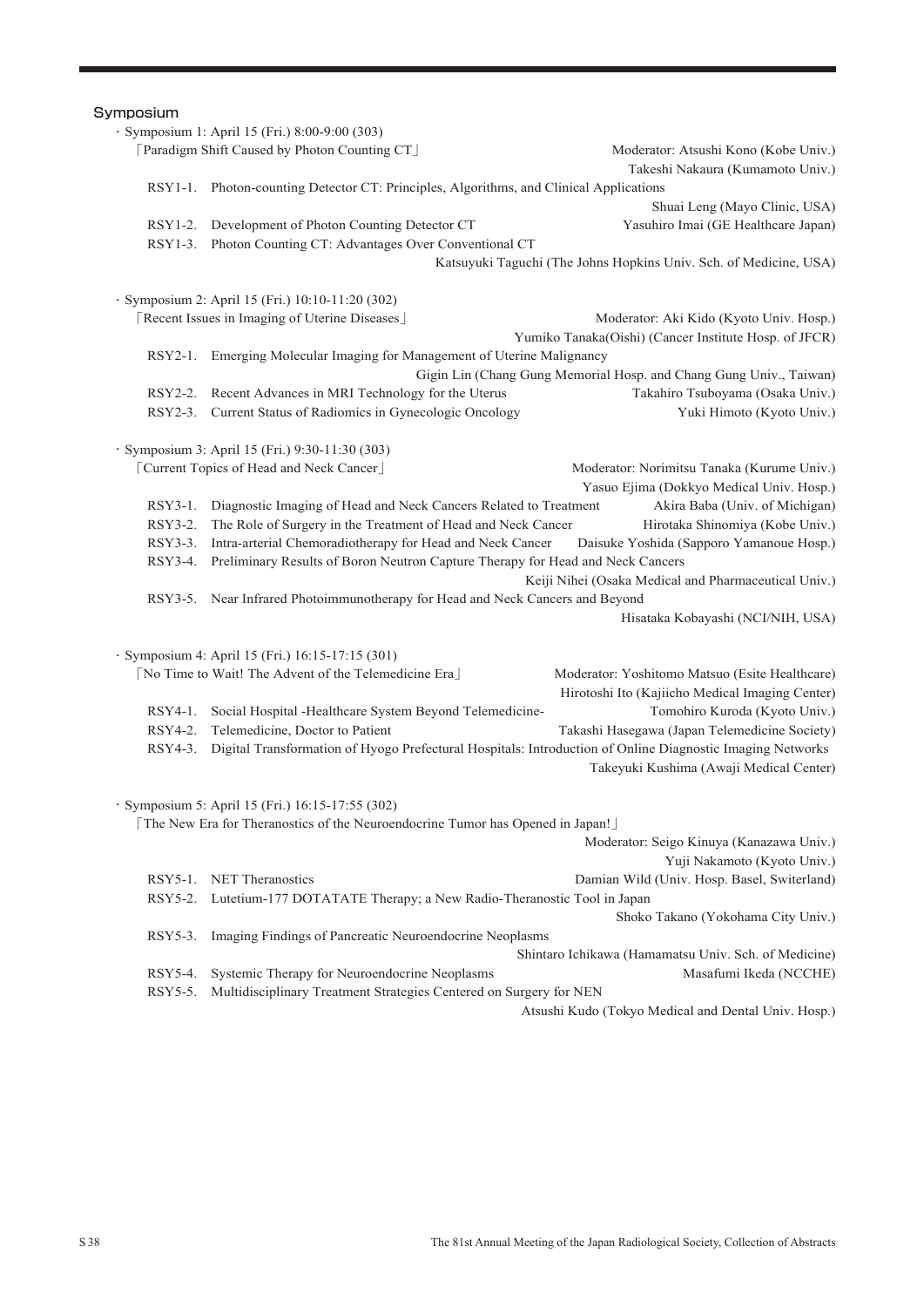|                                                                                                                                          | · Symposium 6: April 15 (Fri.) 16:15-17:55 (303)                                                                                              |                                                                                                                                             |  |
|------------------------------------------------------------------------------------------------------------------------------------------|-----------------------------------------------------------------------------------------------------------------------------------------------|---------------------------------------------------------------------------------------------------------------------------------------------|--|
|                                                                                                                                          | [The Future of Oncologic Intervention]                                                                                                        | Moderator: Koichiro Yamakado (Hyogo Col. of Medicine)                                                                                       |  |
|                                                                                                                                          |                                                                                                                                               | Takao Hiraki (Okayama Univ.)                                                                                                                |  |
|                                                                                                                                          | RSY6-1. Positioning of Transcatheter Therapies for HCC in the MTA/ICI Era                                                                     |                                                                                                                                             |  |
|                                                                                                                                          |                                                                                                                                               | Hideyuki Nishiofuku (Nara Medical Univ.)                                                                                                    |  |
| RSY6-2.                                                                                                                                  | Interventional Radiology for Renal Tumor                                                                                                      | Rika Yoshimatsu (Kochi Univ.)                                                                                                               |  |
| RSY6-3.                                                                                                                                  | Interventional Radiology Procedure for Malignant Lung Tumors                                                                                  | Takaaki Hasegawa (Aichi Cancer Center)                                                                                                      |  |
| RSY6-4.                                                                                                                                  | Role and Indication of Interventional Radiology for Bone and Soft Tissue Tumors                                                               |                                                                                                                                             |  |
|                                                                                                                                          | RSY6-5. Liver Intervention: a German Perspective                                                                                              | Yasunori Arai (NCCH East)<br>Marcus Katoh (Helios Hosp. Krefeld, Germany)                                                                   |  |
|                                                                                                                                          |                                                                                                                                               |                                                                                                                                             |  |
|                                                                                                                                          | · Symposium 7: April 15 (Fri.) 18:25-19:25 (303)<br>[Radiotherapy for Fatal Ventricular Arrhythmia]                                           |                                                                                                                                             |  |
|                                                                                                                                          |                                                                                                                                               | Moderator: Etsuo Kunieda (Tokyo General Hosp.)                                                                                              |  |
|                                                                                                                                          |                                                                                                                                               | Koichiro Yoshioka (Tokai Univ.)                                                                                                             |  |
| RSY7-1.                                                                                                                                  | Arrhythmias                                                                                                                                   | Current Understanding and Future Direction of Noninvasive Radio-Ablation for Complexed Cardiac Tachy-<br>Kazutaka Aonuma (Univ. of Tsukuba) |  |
| RSY7-2.                                                                                                                                  |                                                                                                                                               | SRAT(Stereotactic Radio-regulation as Anti-arrhythmic, Therapy) is a Brand-New Concept of Radiotherapy                                      |  |
|                                                                                                                                          | for Fatal Ventricular Tachycardia                                                                                                             | Etsuo Kunieda (Tokyo General Hosp.)                                                                                                         |  |
| RSY7-3.                                                                                                                                  | Basic Study of Ventricular Tachycardia Radiotherapy using Heavy Ion in Animal Models                                                          |                                                                                                                                             |  |
|                                                                                                                                          |                                                                                                                                               | Mari Amino (Tokai Univ./QST)                                                                                                                |  |
| RSY7-4.                                                                                                                                  | Treatment Plan of Stereotactic Irradiation for Ventricular Tachycardia                                                                        | Shigeto Kabuki (Tokai Univ.)                                                                                                                |  |
| · Symposium 8: April 16 (Sat.) 8:20-9:40 (302)<br>[Simultaneous PET/MR: The Innovative Technology Opens a New Era of Diagnostic Imaging] |                                                                                                                                               |                                                                                                                                             |  |
|                                                                                                                                          |                                                                                                                                               | Moderator: Hidehiko Okazawa (Univ. of Fukui)                                                                                                |  |
|                                                                                                                                          |                                                                                                                                               | Hiroshi Ito (Fukushima Medical Univ.)                                                                                                       |  |
| $RSY8-1.$                                                                                                                                | PET/MR: How It Started and How It can Improve Patient Care                                                                                    | Mehdi Khalighi (Stanford Univ., USA)                                                                                                        |  |
| RSY8-2.<br>RSY8-3.                                                                                                                       | Add-on PET: a Future Technology to Upgrade Existing MRI to PET/MRI<br>PET/MRI in Neuroimaging                                                 | Taiga Yamaya (QST)<br>Yasutaka Fushimi (Kyoto Univ.)                                                                                        |  |
| RSY8-4.                                                                                                                                  | Integrated and Simultaneous PET/MRI: a Key for the Paradigm Shift in the Hybrid Imaging                                                       |                                                                                                                                             |  |
|                                                                                                                                          |                                                                                                                                               | Munenobu Nogami (Kobe Univ. Hosp.)                                                                                                          |  |
|                                                                                                                                          |                                                                                                                                               |                                                                                                                                             |  |
|                                                                                                                                          | · Symposium 9: April 16 (Sat.) 9:00-10:00 (303)                                                                                               |                                                                                                                                             |  |
|                                                                                                                                          | [Interventional Radiology for Postpartum Hemorrhage and Placenta Accreta]                                                                     |                                                                                                                                             |  |
|                                                                                                                                          |                                                                                                                                               | Moderator: Keigo Osuga (Osaka Medical and Pharmaceutical Univ.)                                                                             |  |
|                                                                                                                                          |                                                                                                                                               | Fumikiyo Ganaha (Okinawa Prefectural Nanbu Medical Center)                                                                                  |  |
|                                                                                                                                          | RSY9-1. Therapeutic Strategies for Postpartum Hemorrhage and Placenta Accreta Spectrum                                                        |                                                                                                                                             |  |
|                                                                                                                                          |                                                                                                                                               | Kenji Tanimura (Kobe Univ.)                                                                                                                 |  |
|                                                                                                                                          | RSY9-2. CT and MR Imaging of Postpartum Hemorrhage and Placenta Accreta Spectrum                                                              |                                                                                                                                             |  |
|                                                                                                                                          |                                                                                                                                               | Yuko Iraha (Okinawa Daiichi Hosp.)                                                                                                          |  |
| RSY9-3.                                                                                                                                  |                                                                                                                                               | Interventional Radiology for Post-partum Hemorrhage; Technical Approach Appropriate to Etiology                                             |  |
|                                                                                                                                          |                                                                                                                                               | Reiko Woodhams (Kitasato Univ.)                                                                                                             |  |
| RSY9-4.                                                                                                                                  |                                                                                                                                               | Management of Prophylactic Aortic Balloon Occlusion in Patients with Placenta Accreta Spectrum                                              |  |
|                                                                                                                                          |                                                                                                                                               | Hiroyuki Tokue (Gunma Univ.)                                                                                                                |  |
|                                                                                                                                          |                                                                                                                                               |                                                                                                                                             |  |
|                                                                                                                                          | · Symposium 10: April 16 (Sat.) 10:10-11:30 (302)                                                                                             |                                                                                                                                             |  |
|                                                                                                                                          | [Present and Future Perspectives of Space-making Radiation Therapy]                                                                           | Moderator: Ryohei Sasaki (Kobe Univ.)                                                                                                       |  |
|                                                                                                                                          |                                                                                                                                               | Hiroshi Onishi (Univ. of Yamanashi)                                                                                                         |  |
|                                                                                                                                          | RSY10-1. Development of Space Making Particle Therapy and Bioabsorbable Spacer<br>RSY10-2. Space-making Radiation Therapy for Pediatric Tumor | Takumi Fukumoto (Kobe Univ.)                                                                                                                |  |
|                                                                                                                                          |                                                                                                                                               | Hiromitsu Iwata (Nagoya City Univ. West Medical Center)                                                                                     |  |
|                                                                                                                                          | RSY10-3. Space-making Particle Therapy for Patients with Gastrointestinal Cancer                                                              | Shigeru Yamada (QST Hosp.)                                                                                                                  |  |
|                                                                                                                                          | RSY10-4. Present and Future Perspectives of Space-making Radiation Therapy                                                                    |                                                                                                                                             |  |
|                                                                                                                                          |                                                                                                                                               |                                                                                                                                             |  |

Robert C. Miller (Univ. of Tennessee / Mayo Clinic, USA)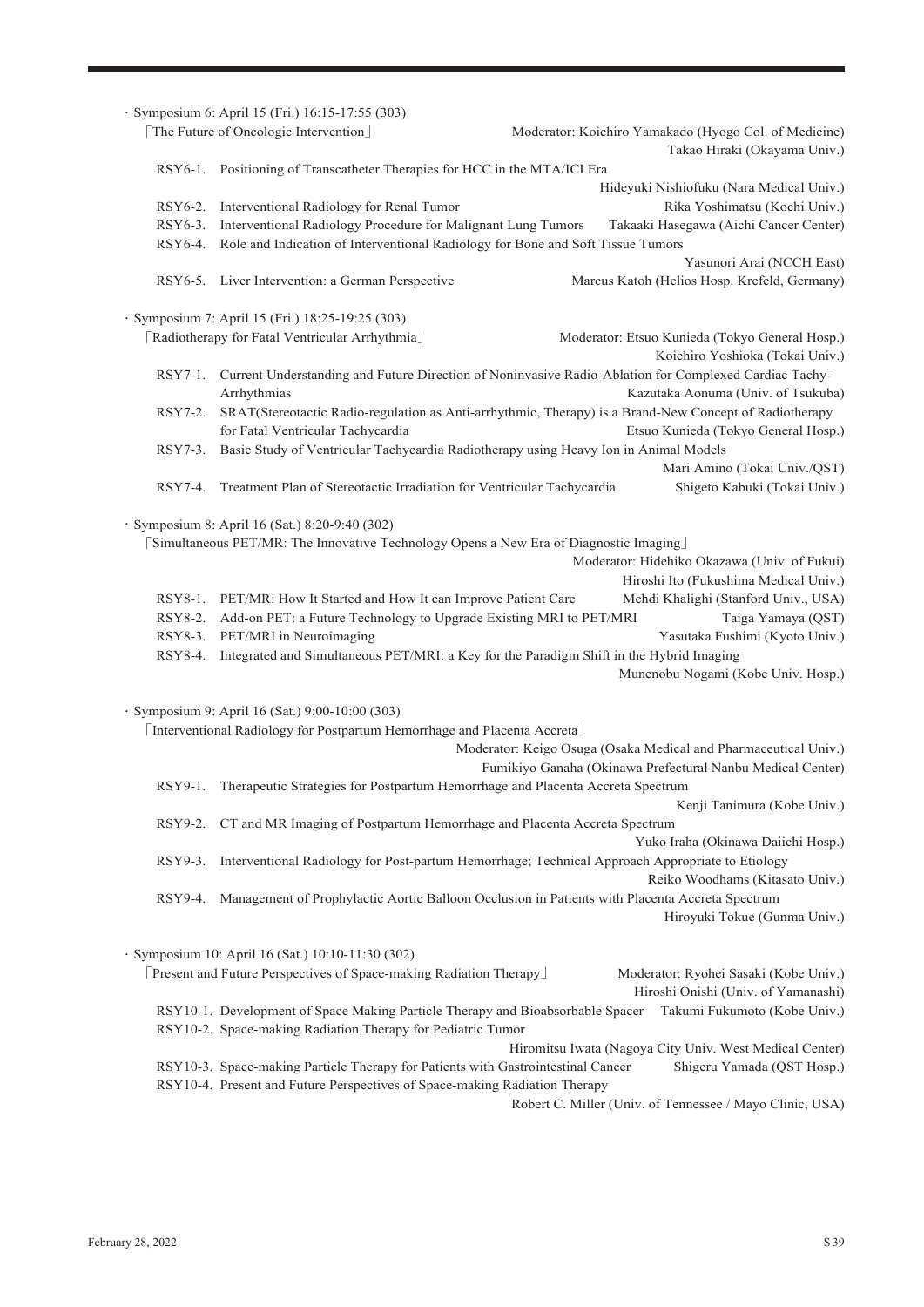| · Symposium 11: April 16 (Sat.) 10:30-11:30 (303)                                                                   |                                                                        |
|---------------------------------------------------------------------------------------------------------------------|------------------------------------------------------------------------|
| [Radiation Protection for Medical Staff in Interventional Radiology]                                                |                                                                        |
|                                                                                                                     | Moderator: Masaaki Akahane (International Univ. of Health and Welfare) |
|                                                                                                                     | Hiroshi Kondo (Teikyo Univ.)                                           |
| RSY11-1. Status and Issues of Radiation Exposure to a Physician Who Involves in Interventional Radiology            |                                                                        |
|                                                                                                                     | Takashi Moritake (NIRS, QST)                                           |
| RSY11-2. Efforts to Reduce Radiation Exposure to Operators - Non-Vascular IVR -                                     |                                                                        |
|                                                                                                                     | Taku Yasumoto (Miyakojima IGRT Clinic)                                 |
| RSY11-3. How to Reduce Radiation Exposure - Vascular IVR                                                            | Atsushi Komemushi (Kansai Medical Univ.)                               |
|                                                                                                                     |                                                                        |
| · Symposium 12: April 16 (Sat.) 13:15-14:35 (301)                                                                   |                                                                        |
| [Role of Imaging Diagnosis for the Early Detection of Pancreatic Cancer]                                            |                                                                        |
|                                                                                                                     | Moderator: Toshifumi Gabata (Kanazawa Univ.)                           |
|                                                                                                                     | Keitaro Sofue (Kobe Univ.)                                             |
| RSY12-1. Role of Endoscopy for the Diagnosis of Early Pancreatic Cancer                                             | Atsuhiro Masuda (Kobe Univ.)                                           |
| RSY12-2. Dual-Energy CT for Detecting Small Pancreatic Cancer<br>RSY12-3. MRI for Detecting Early Pancreatic Cancer | Yoshifumi Noda (Gifu Univ.)                                            |
|                                                                                                                     | Yoshihiko Fukukura (Kagoshima Univ)                                    |
| RSY12-4. Imaging Features of Early Pancreas Cancer                                                                  | Dai Inoue (Kanazawa Univ.)                                             |
| · Symposium 13: April 16 (Sat.) 13:15-14:15 (302)                                                                   |                                                                        |
| [Perspectives on the Application of Artificial Intelligence to Diagnostic Imaging]                                  | Moderator: Shoji Kido (Osaka Univ.)                                    |
|                                                                                                                     | Masatoshi Hori (Kobe Univ.)                                            |
| RSY13-1. Artificial Intelligence in Abdominal Imaging                                                               | Takeyuki Watadani (Tokyo Univ.)                                        |
| RSY13-2. AI for Diagnostic Imaging of Chest                                                                         | Mizuho Nishio (Kobe Univ.)                                             |
| RSY13-3. Advanced Image AI Research Applicable to Medical Imaging.                                                  | Akihiko Wada (Juntendo Univ.)                                          |
|                                                                                                                     |                                                                        |
| · Symposium 14: April 16 (Sat.) 13:15-14:35 (303)                                                                   |                                                                        |
| [Effort to Improve Long-term Outcome for Vascular IVR]                                                              | Moderator: Shingo Kakeda (Hirosaki Univ.)                              |
|                                                                                                                     | Masato Yamaguchi (Kobe Univ. Hosp.)                                    |
| RSY14-1. Current Evidence and Treatment Strategy in FP-PAOD Lesions                                                 | Shigeo Ichihashi (Nara Medical Univ.)                                  |
| RSY14-2. Current Practice to Improve the Long-term Outcome of EVAR                                                  | Tomoyuki Gentsu (Kobe Univ.)                                           |
| RSY14-3. Improvement of Outcome of Embolization for Pulmonary Arteriovenous Malformations                           |                                                                        |
|                                                                                                                     | Masashi Shimohira (Nagoya City Univ.)                                  |
| RSY14-4. Treatment of Visceral Artery Aneurysm                                                                      | Masanori Inoue (Keio Univ.)                                            |
|                                                                                                                     |                                                                        |
| · Symposium 15: April 16 (Sat.) 14:45-15:45 (302)                                                                   |                                                                        |
| [History, Status, and Challenges of Artificial Intelligence in Diagnostic Imaging: Situations Around the World      |                                                                        |
|                                                                                                                     | Moderator: Kenji Suzuki (Tokyo Institute of Technology)                |
|                                                                                                                     | Norio Nakata (The Jikei Univ.)                                         |
| RSY15-1. History, Status, and Challenges of Artificial Intelligence in Diagnostic Imaging in Europe                 |                                                                        |
|                                                                                                                     | Bram van Ginneken (Radboud Univ. Medical Center, Netherlands)          |
| RSY15-2. AI-aided Medical Image Diagnosis in the United States                                                      | Kenji Suzuki (Tokyo Institute of Technology)                           |
| RSY15-3. AI for Diagnostic Imaging in Japan                                                                         | Masahiro Hashimoto (Keio Univ.)                                        |
|                                                                                                                     |                                                                        |
| · Symposium 16: April 16 (Sat.) 15:05-16:25 (303)                                                                   |                                                                        |
| [Diagnostic Imaging and Endoavascular Therapy for Aortic Dissection: Current Topics and Future Perspectives]        |                                                                        |
|                                                                                                                     | Moderator: Norio Hongo (Oita Univ.)                                    |
|                                                                                                                     | Hiroshi Nishimaki (St. Marianna Univ.)                                 |
| RSY16-1. CT Diagnosis of Aortic Dissection in the Era of Endovascular Treatment                                     | Eijun Sueyoshi (Nagasaki Univ.)                                        |
| RSY16-2. Understanding Aortic Dissection with Flow: Present and Future                                              | Satoshi Higuchi (Tohoku Univ. Hosp.)                                   |
| RSY16-3. Endovascular Treatment for Aortic Dissection: Its Current Position in Japan                                |                                                                        |
|                                                                                                                     | Hiroki Horinouchi (National Cerebral and Cardiovascular Center)        |
| RSY16-4. The Role of Radiologist in the Management of Aortic Dissection in 2022 : Diagnostic Challenges and         |                                                                        |

Interventional Skills for the Endovascular Treatment Marco Midulla (Centre Hosp. Univ. de Dijon, France)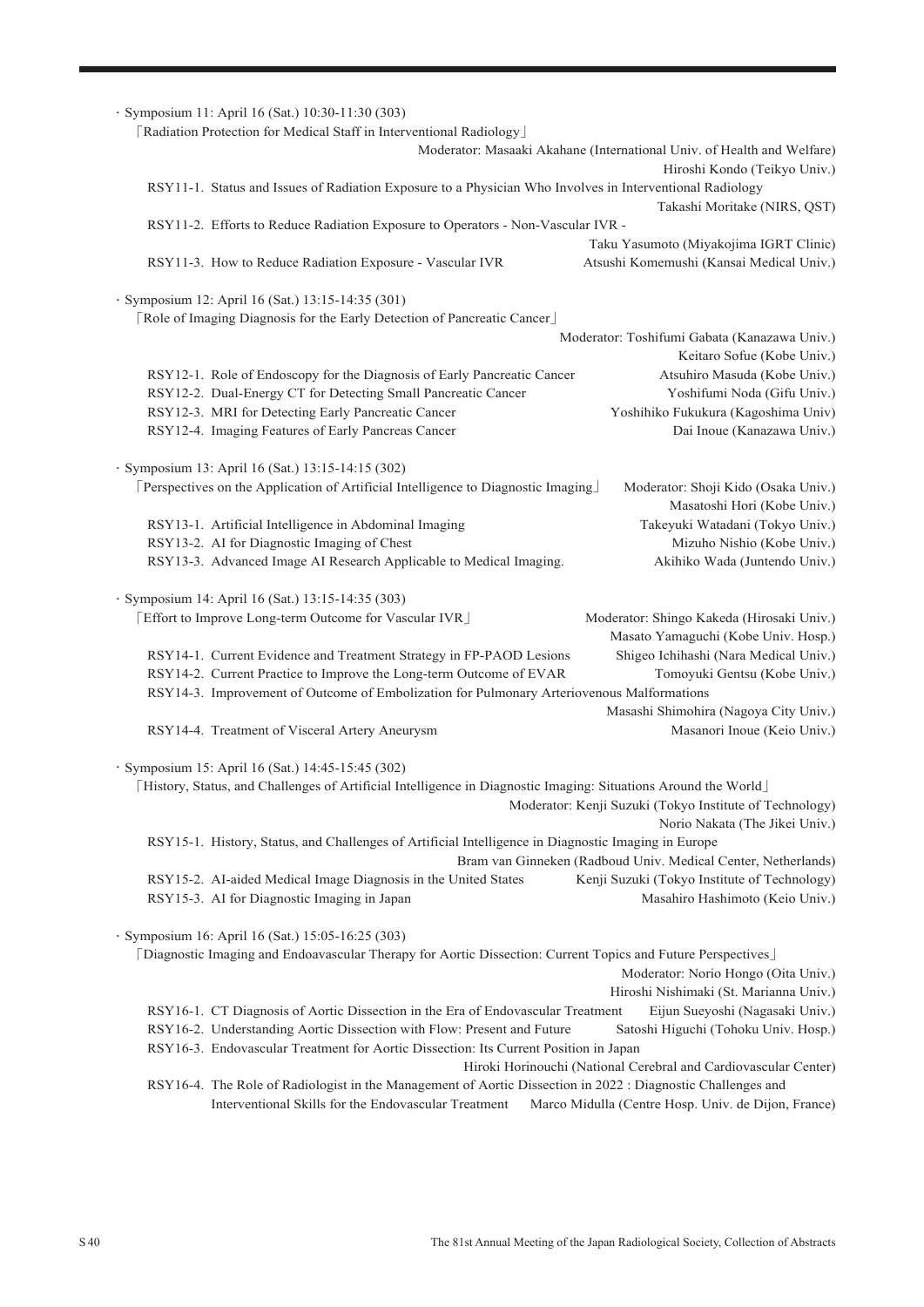・Symposium 17: April 16 (Sat.) 16:15-17:55 (302) 「Biomarkers for Diagnosis and Treatment of Alzheimer Disease」 Moderator: Kazunari Ishii (Kindai Univ.) Takashi Kato (National Center for Geriatrics and Gerontology) RSY17-1. CSF and Blood-based Biomarkers for Alzheimer's Disease Akinori Nakamura (National Center for Geriatrics and Gerontology) RSY17-2. Neuroimaging Diagnostic Strategy of Alzheimer Disease and Other Dementias: Comparison with Background Pathology Aya Midori Tokumaru (Tokyo Metropolitan Geriatric Hosp. and Institute of Gerontology) RSY17-3. Imaging Biomarkers for AD Alexander Drzezga (Univ. Hosp. of Cologne, Germany) RSY17-4. Biomarkers and Alzheimer's Disease Treatment: the Current Status in the USA Satoshi Minoshima (Univ. of Utah, USA) ・Symposium 18: April 16 (Sat.) 16:55-17:55 (303) 「Update on Diffusion-weighted MRI」 Moderator: Masatoshi Hori (Kobe Univ.) RSY18-1. Update on Diffusion MRI Denis Le Bihan (NeuroSpin, France) RSY18-2. Advanced Diffusion MRI Masaaki Hori (Toho Univ.) ・Symposium 19: April 16 (Sat.) 18:25-19:45 (303) 「Cardio-oncology: Cardiovascular Risk Management in Cancer Survivors」 Moderator: Tetsuya Fukuda (National Cerebral and Cardiovascular Center) Hiromi Hashimura (Kobe Univ. Hosp.) RSY19-1. Current Status of Management for Chemotherapy-related Subclinical Cardiac Dysfunction in Breast Cancer Patients in Japan Koichiro Sugimura (International Univ. of Health and Welfare, Narita Hosp.) RSY19-2. Role of Imaging for Cardio-oncology Hideki Ota (Tohoku Univ.) RSY19-3. Imaging of Cardiac Tumors and Masses Jörg Barkhausen (Univ. Hosp. Schleswig-Holstein, Germany) RSY19-4. 3D Printing of Congenital Heart Disease, from Modeling to Clinical Practice Whal Lee (Seoul National Univ. Hosp., Korea) ・Symposium 20: April 17 (Sun.) 8:10-9:30 (301) 「Update on the Diagnosis and Management of Renal Cell Carcinoma」 Moderator: Masahiro Jinzaki (Keio Univ.) Yoshimitsu Ohgiya (Showa Univ.) RSY20-1. Treatment of Renal Cell Carcinoma: Current Status and Future Direction Junya Furukawa (Kobe Univ.) RSY20-2. The New Concept of Renal Cell Carcinoma Based on the 2022 WHO Classification and the General Rule 5th Edition. Toyonori Tsuzuki (Aichi Medical Univ.) RSY20-3. Diagnosing a Mass Lesion in the Kidney that Shows Atypical Imaging Findings Akira Yamamoto (Kawasaki Medical Sch.) RSY20-4. What the Radiologists Needs to Know for the Recent Advances in Renal Cancer Treatment Satoru Takahashi (Takatsuki General Hosp.) ・Symposium 21: April 17 (Sun.) 9:00-10:00 (303) 「High Precision Radiotherapy and Radioisotope Therapy in Palliation」 Moderator: Katsumasa Nakamura (Hamamatsu Univ. Sch. of Medicine) Daisuke Miyawaki (Kobe Univ. Hosp.) RSY21-1. Role of Palliative Radiotherapy in Palliative Care Takeo Takahashi (Saitama Medical Center, Saitama Medical Univ.) RSY21-2. High-precision Palliative Radiotherapy Hiroshi Mayahara (Kobe Minimally-invasive Cancer Center) RSY21-3. The Role of Radioisotope Therapy in Palliative Treatment Kana Kobayashi (Kobe Univ.) ・Symposium 22: April 17 (Sun.) 10:00-11:30 (301) [What's New in Imaging of Prostate Cancer?] Moderator: Tsutomu Tamada (Kawasaki Medical Sch.) Hiroshi Shinmoto (National Defense Medical Col.) RSY22-1. PI-RADS V2.1 and TRUS/MRI Fusion Biopsy Chan Kyo Kim (Samsung Medical Center, Sungkyunkwan Univ. Sch. of Medicine, Korea) RSY22-2. Imaging of Prostate Cancer: Recent Topics on Multiparametric MRI and Biparametric MRI Yoshiko Ueno (Kobe Univ.) RSY22-3. Characteristics of MRI-invisible Prostate Cancers Atsushi Nakamoto (Osaka Univ.) RSY22-4. Amazing Detection Power of PSMA-PET and Its Clinical Utility in Prostate Cancer

Tadashi Watabe (Osaka Univ.)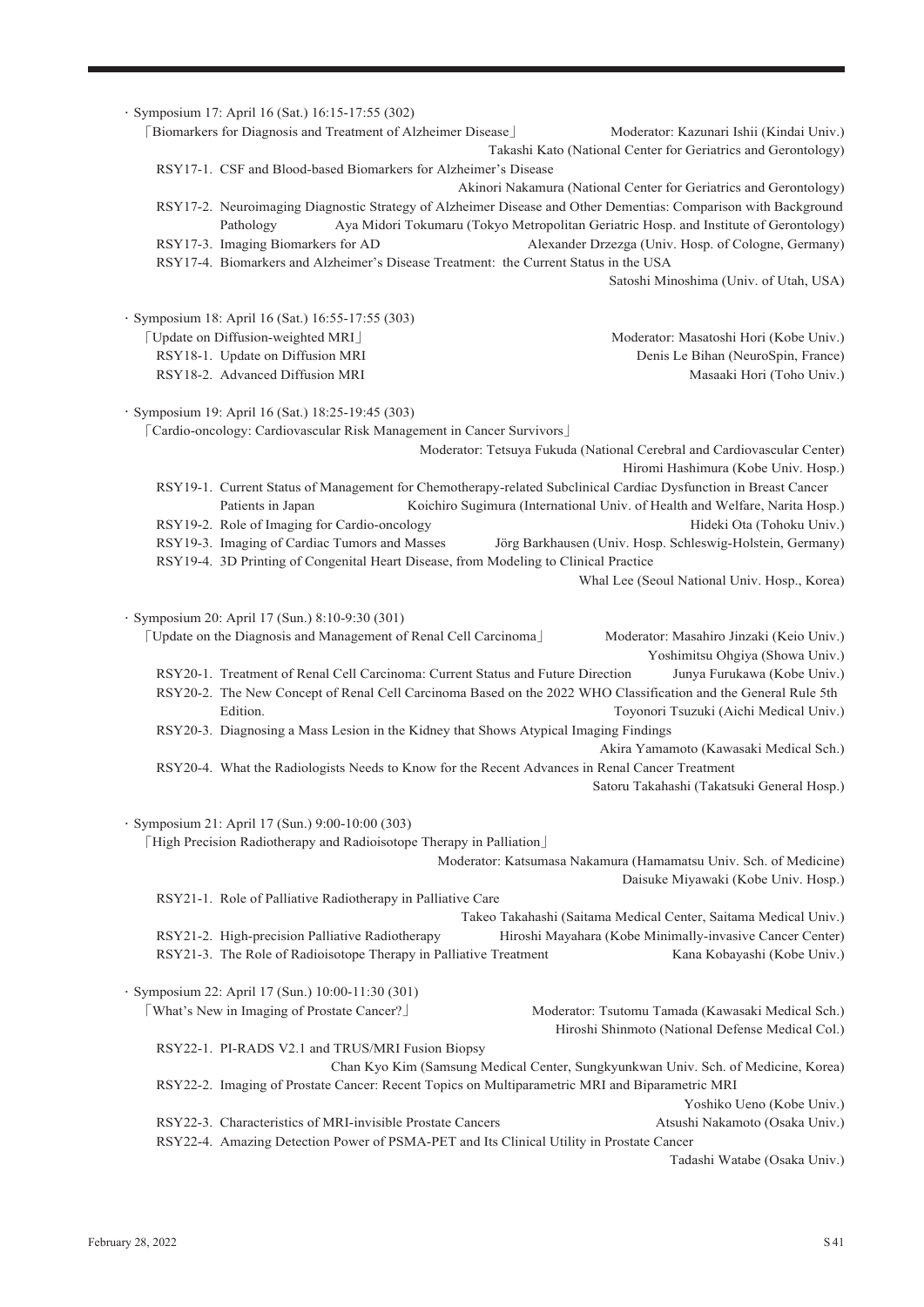|                                                                                                        | Role and Current Status of Diagnostic Imaging in the Age of Genomic Medicine                                       |
|--------------------------------------------------------------------------------------------------------|--------------------------------------------------------------------------------------------------------------------|
|                                                                                                        | Moderator: Mitsuru Matsuki (Jichi Children's Medical Center Tochigi)                                               |
|                                                                                                        | Akio Tsukabe (Toyonaka Municipal Hosp.)                                                                            |
| RSY23-1. Radiologic Imaging Linkage with Glioma Genotype                                               | Toshinori Hirai (Kumamoto Univ.)                                                                                   |
| RSY23-2. CT Imaging for Gene Prediction in Lung Cancer                                                 | Masahiro Yanagawa (Osaka Univ.)                                                                                    |
|                                                                                                        | RSY23-3. The Current Status of Diagnostic Imaging Based on Genome Based Molecular Classification of Hepatocellular |
| Carcinoma and Hepatocellular Adenoma                                                                   | Norihide Yoneda (Kanazawa Univ. Hosp.)                                                                             |
|                                                                                                        | Moderator: Yoshiyuki Shioyama (Ion Beam Therapy Center, SAGA HIMAT Foundation)<br>Takeaki Ishihara (Kobe Univ.)    |
| RSY24-1. Immuno-radiotherapy for Locally Advanced Non-small Cell Lung Cancers -Can Intensity Modulated |                                                                                                                    |
| Radiation Therapy be Applied? -                                                                        | Masayuki Fujiwara (Hyogo Col. of Medicine)                                                                         |
| RSY24-2. Immunotherapy for Non-small-cell Lung Cancer (NSCLC)- Focusing on Immuno-radiotherapy -       |                                                                                                                    |
|                                                                                                        | Motoko Tachihara (Kobe Univ.)                                                                                      |
|                                                                                                        | RSY24-3. Current Status of Radiation Therapy for Early Stage Non-small Cell Lung Cancer and Functional Lung        |
| Imaging for Treatment Planning                                                                         | Tomoki Kimura (Kochi Univ.)                                                                                        |

・Image Interpretation Session: April 16 (Sat.) 18:00-20:00 (National Convention Hall)

Moderator: Mitsuru Matsuki (Jichi Children's Medical Center Tochigi)

Taro Shimono (Osaka Metropolitan Univ.)

|            | Question Master: Yuko Matsukubo (Kindai Univ.) |
|------------|------------------------------------------------|
|            | Aiko Gobara (Shimane Univ.)                    |
|            | Haruyuki Takaki (Hyogo Col. of Medicine)       |
|            | Akira Nishiyama (Chiba Univ. Hosp.)            |
|            | Kensuke Inamura (Dokkyo Medical Univ.)         |
| Discussor: | Daisuke Yunaiyama (Tokyo Medical Univ.)        |
|            | Taku Gomi (The Jikei Univ.)                    |
|            | Mizuki Ozawa (National Cancer Center Hosp.)    |
|            | Shuichi Ito (Kyoto Univ.)                      |
|            | Fumiko Yagi (Keio Univ.)                       |

### Special Program

・Special Program 1: April 17 (Sun.) 8:30-10:00 (302)

「Joint Session of JRS and JCR, Committee of Diversity and Inclusion 'Diversity, Other Departments and Overseas'」 Moderator: Yuji Murakami (Hiroshima Univ.) Miyuki Sone (National Cancer Center Hosp.) Panelist: Harushi Mori (Jichi Medical Univ.) Mariko Kawamura (Nagoya Univ.) RSP1-1. Diversity Initiatives of Japan Radiological Society Noriko Aida (Kanagawa Children's Medical Center) RSP1-2. Towards the Realization of Diversity-Conscious Cardiovascular Medicine Yayoi Tsukada-Tetsuou (Nippon Medical Sch.) RSP1-3. Diversity and Inclusion: From the Point of View of a Woman Radiologist in the United States Mizuki Nishino (Dana-Farber Cancer Institute and Brigham and Women's Hosp., USA)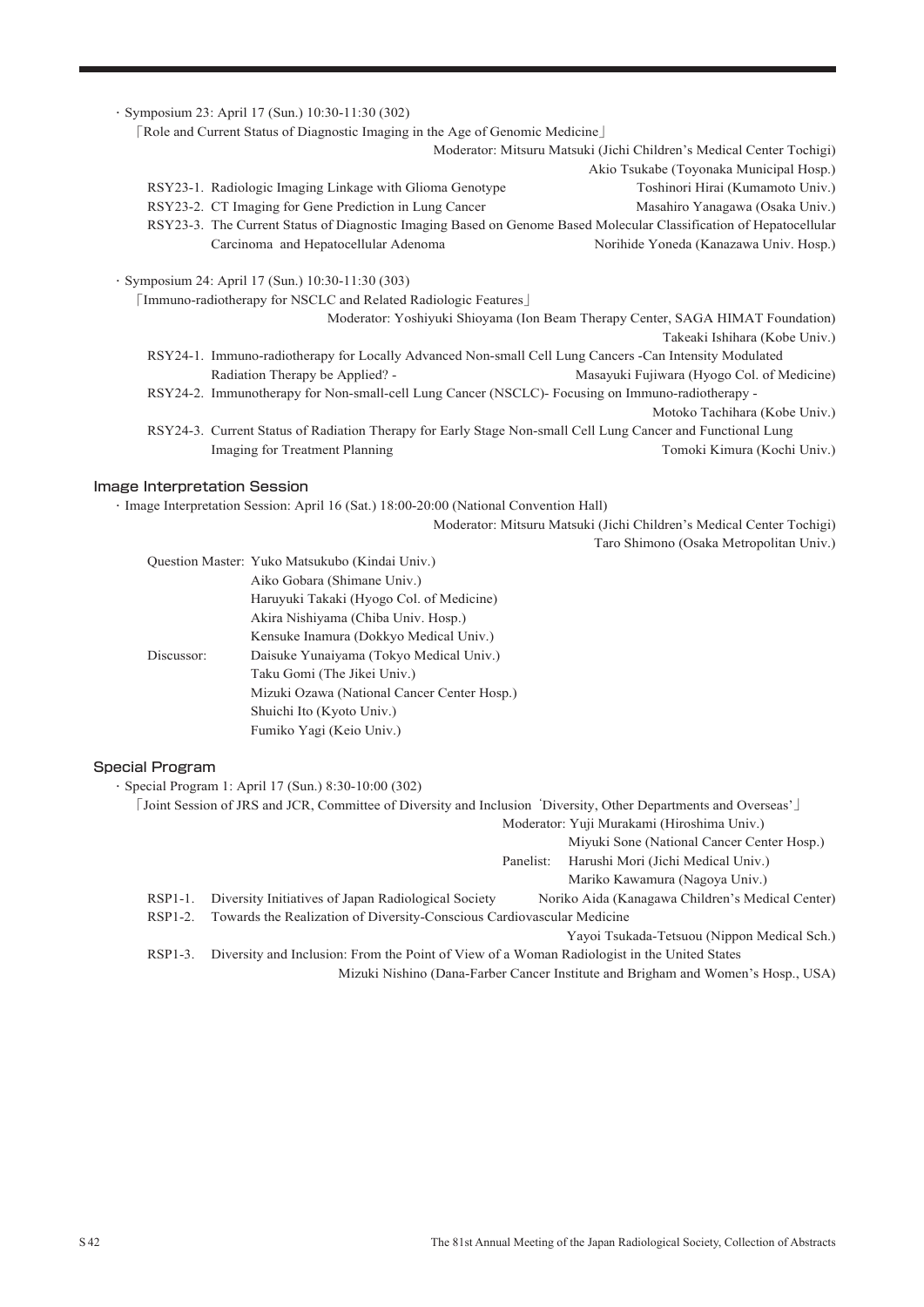|                            | · Special Program 2: April 17 (Sun.) 14:00-16:00 (302)                                                   |                                                                      |
|----------------------------|----------------------------------------------------------------------------------------------------------|----------------------------------------------------------------------|
|                            | [The Road to Implementation of Digital Transformation in Medicine]                                       |                                                                      |
|                            |                                                                                                          | Moderator: Satoshi Goshima (Hamamatsu Univ. Sch. of Medicine)        |
|                            |                                                                                                          | Mototaka Miyake (National Cancer Center Hosp.)                       |
| RSP2-1.                    | The Reality, Depth, and Future of Artificial Intelligence Medical Applications                           |                                                                      |
|                            |                                                                                                          | Hitoshi Tabuchi (Hiroshima Univ.)                                    |
| RSP2-2.                    | System Design and Operation of Digital Pathology Toward DX                                               |                                                                      |
|                            |                                                                                                          | Takayuki Shiomi (International Univ. of Health and Welfare)          |
| RSP2-3.                    | The Future Perspective of Digital Transformation for Surgical Treatment                                  |                                                                      |
|                            |                                                                                                          | Masaaki Ito (National Cancer Center Hosp. East)                      |
|                            | · Special Program 3: April 16 (Sat.) 10:30-11:30 (F205+206)                                              |                                                                      |
|                            | [Hospital-based Management of Artificial Intelligence for Diagnostic Imaging (Administrator Training)]   |                                                                      |
|                            |                                                                                                          | Moderator: Shigeki Aoki (Juntendo Univ.)                             |
| RSP3-1.                    | Impact of the Medical Reimbursement Revision and Guidelines for Management of Artificial Intelligence in |                                                                      |
|                            | Diagnostic Imaging                                                                                       | Akihiro Machitori (KCGM, Kohnodai Hosp.)                             |
| RSP3-2.                    | Recent Updates for Artificial Intelligence Software in Diagnostic Imaging                                |                                                                      |
|                            |                                                                                                          | Mototaka Miyake (National Cancer Center Hosp.)                       |
|                            |                                                                                                          |                                                                      |
| <b>Resident Seminar</b>    |                                                                                                          |                                                                      |
|                            | · Resident Seminar 1: April 16 (Sat.) 14:30-16:30 (Main Hall)                                            |                                                                      |
|                            | [Interventional Radiology and Radiation Oncology]                                                        | Moderator: Daisuke Abo (Hokkaido Univ. Hosp.)                        |
|                            |                                                                                                          | Takashi Mizowaki (Kyoto Univ.)                                       |
|                            | RRS1-1. Vascular Intervention (Embolization)                                                             | Masanori Inoue (Keio Univ.)                                          |
| RRS1-2.                    | Non-vascular IVR for Residents: Basics of Image-Guided Puncture Procedure                                |                                                                      |
|                            |                                                                                                          | Taku Yasumoto (Miyakojima IGRT Clinic)                               |
| RRS1-3.<br>RRS1-4.         | External Beam Radiation Therapy for Bone Metastases<br>Radiation Therapy for Lung Cancer                 | Hikaru Kubota (Kobe Univ.)<br>Tomoki Kimura (Kochi Univ.)            |
|                            |                                                                                                          |                                                                      |
|                            | · Resident Seminar 2: April 17 (Sun.) 14:00-16:00 (301)                                                  |                                                                      |
|                            | [Diagnostic Radiology]                                                                                   | Moderator: Reiichi Ishikura (Kobe City Medical Center General Hosp.) |
|                            |                                                                                                          | Reiko Woodhams (Kitasato Univ.)                                      |
| RRS2-1.                    | Diagnostic Imaging of the Central Nervous System: a Case Study                                           | Taisuke Harada (Hokkaido Univ. Hosp.)                                |
| RRS2-2.                    | <b>Basic Chest Imaging</b>                                                                               | Hisanobu Koyama (Osaka Police Hosp.)                                 |
| RRS2-3.                    | Diagnostic Imaging in Gastrointestinal Emergencies                                                       | Kumi Ozaki (Fukui Univ.)                                             |
| RRS2-4.                    | Pearls of the CT Interpretation: What Residents Really Need to Know Thorough Uro-radiology Cases.        |                                                                      |
|                            |                                                                                                          | Mitsuru Takeuchi (Radiolonet Tokai)                                  |
| <b>Educational Lecture</b> |                                                                                                          |                                                                      |
|                            | · Educational Lecture 1: April 14 (Thu.) 13:00-14:00 (Main Hall)                                         |                                                                      |
| [Cardiac Radiology 1]      |                                                                                                          | Moderator: Yasutaka Ichikawa (Mie Univ. Hosp.)                       |
| $REL1-1.$                  | The Basics of Cardiac CT for Ischemic Heart Disease                                                      | Satonori Tsuneta (Hokkaido Univ. Hosp.)                              |
| REL1-2.                    | Cardiac MR Imaging of Ischemic Heart Disease                                                             | Hiromi Hashimura (Kobe Univ. Hosp.)                                  |
|                            |                                                                                                          |                                                                      |
|                            | · Educational Lecture 2: April 14 (Thu.) 13:00-14:00 (301)                                               |                                                                      |
|                            | [Genitourinary Radiology 1]                                                                              | Moderator: Hiroshi Shinmoto (National Defense Medical Col.)          |
| REL2-1.                    | Diagnostic Imaging of Patients with Renal Failure                                                        | Hiromi Edo (National Defense Medical Col.)                           |
| REL2-2.                    | Radiological Imaging in Renal Transplantation                                                            | Yoshiko Ueno (Kobe Univ.)                                            |
|                            | · Educational Lecture 3: April 14 (Thu.) 13:00-14:00 (302)                                               |                                                                      |
|                            | [Head and Neck Radiology 1]                                                                              | Moderator: Shingo Kakeda (Hirosaki Univ.)                            |
|                            | REL3-1. Diagnostic Imaging of Salivary Gland Tumors                                                      | Misa Sumi (Nagasaki Univ.)                                           |
| <b>REL3-2.</b>             | Imaging of Non-neoplastic Etiology of Salivary Gland Disease                                             | Naoto Uyama (Takamatsu Red Cross Hosp.)                              |
|                            |                                                                                                          |                                                                      |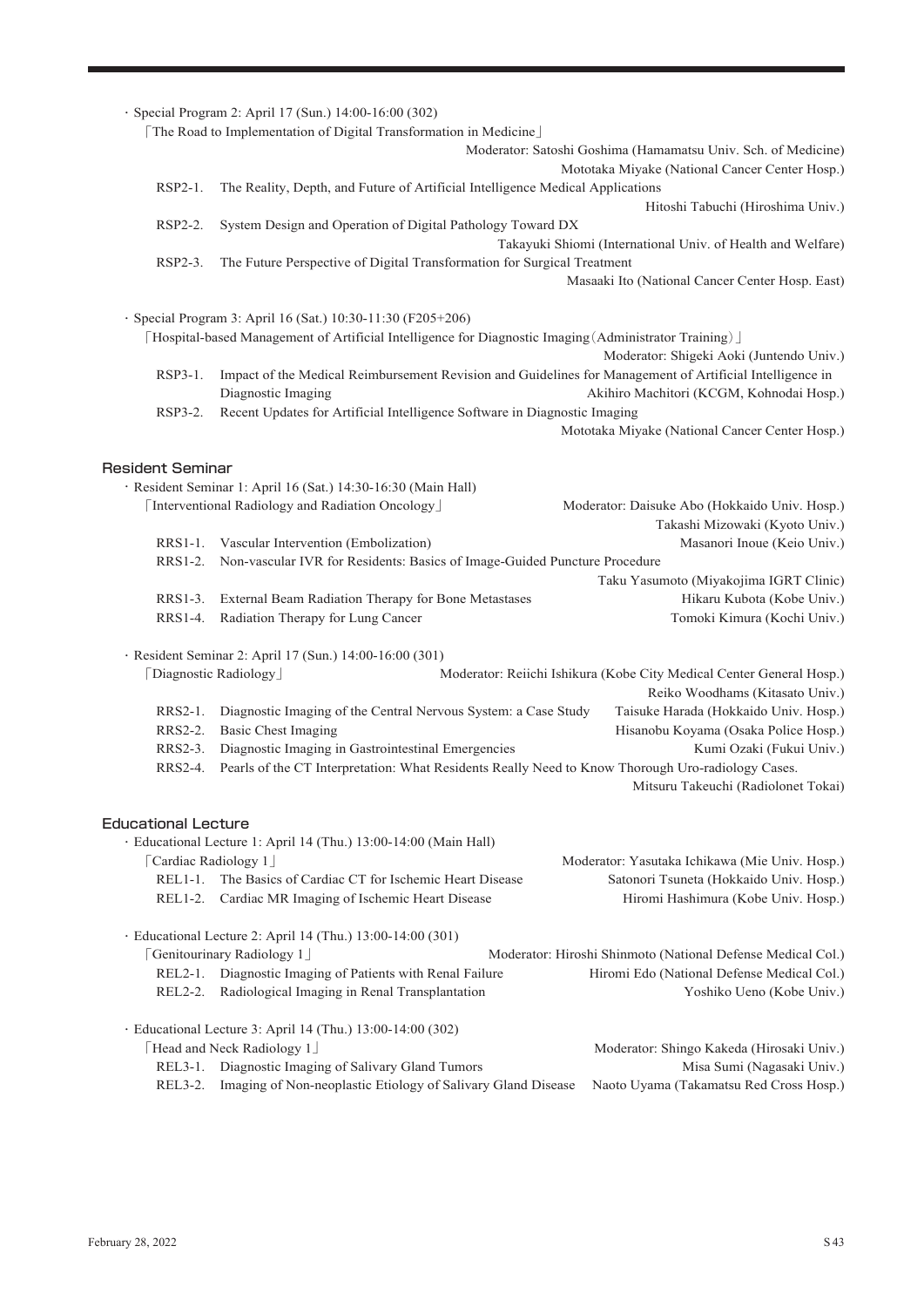| REL4-1.               | · Educational Lecture 4: April 14 (Thu.) 13:00-14:00 (303)<br>[Radiation Oncology 1]<br>The Role of Stereotactic Body Radiotherapy for Hepatocellular Carcinoma: Toward One of the Standard | Moderator: Masatoshi Hasegawa (Nara Medical Univ.)                         |
|-----------------------|---------------------------------------------------------------------------------------------------------------------------------------------------------------------------------------------|----------------------------------------------------------------------------|
|                       | Therapy                                                                                                                                                                                     | Atsuya Takeda (Ofuna Chuo Hosp.)                                           |
|                       | REL4-2. Radiotherapy for Pancreatic Cancer                                                                                                                                                  | Makoto Shinoto (QST Hosp.)                                                 |
|                       |                                                                                                                                                                                             |                                                                            |
|                       | · Educational Lecture 5: April 14 (Thu.) 14:20-15:20 (Main Hall)                                                                                                                            |                                                                            |
| [Cardiac Radiology 2] | REL5-1. Basics of the Aortic Aneurysm                                                                                                                                                       | Moderator: Michiko Tadokoro (Chikamori Hosp.)<br>Toru Sakuma (Jikei Univ.) |
|                       | REL5-2. Imaging of Aortic Dissection                                                                                                                                                        | Eijun Sueyoshi (Nagasaki Univ.)                                            |
|                       |                                                                                                                                                                                             |                                                                            |
|                       | · Educational Lecture 6: April 14 (Thu.) 14:20-15:20 (301)                                                                                                                                  |                                                                            |
|                       | [Genitourinary Radiology 2]                                                                                                                                                                 | Moderator: Satomi Kitai (Cancer Institute Hosp.)                           |
|                       | REL6-1. Diagnostic Imaging of Tumors of Uterine Corpus: Differentiation between Benign and Malignant Tumors                                                                                 | Yuichiro Kanie (Okayama Univ. Hosp.)                                       |
|                       | REL6-2. Differentiation between Malignant and Benign Tumors of the Uterus: Uterine Cervical Lesions                                                                                         |                                                                            |
|                       |                                                                                                                                                                                             | Tsukasa Saida (Univ. of Tsukuba)                                           |
|                       | · Educational Lecture 7: April 14 (Thu.) 14:20-15:20 (302)                                                                                                                                  |                                                                            |
|                       | [Head and Neck Radiology 2]                                                                                                                                                                 | Moderator: Hiroko Tanaka (Cancer Institute Hosp.)                          |
|                       | REL7-1. CT and MR Imaging of Thyroid Diseases                                                                                                                                               | Reiko Ideguchi (Nagasaki Univ.)                                            |
|                       | REL7-2. Diagnostic Imaging of Thyroid Disease: Ultrasonography                                                                                                                              | Hiroko Satake (Nagoya Univ.)                                               |
|                       | · Educational Lecture 8: April 14 (Thu.) 14:20-15:20 (303)                                                                                                                                  |                                                                            |
|                       | [Radiation Oncology 2]                                                                                                                                                                      | Moderator: Tatsuya Ohno (Gunma Univ.)                                      |
|                       | REL8-1. Radiotherapy for Cervical Cancer.                                                                                                                                                   | Miho Watanabe (Chiba Univ.)                                                |
|                       |                                                                                                                                                                                             |                                                                            |
|                       | · Educational Lecture 9: April 14 (Thu.) 15:40-16:40 (Main Hall)                                                                                                                            |                                                                            |
|                       | [Interventional Radiology 1]                                                                                                                                                                | Moderator: Terumitsu Hasebe (Tokai Univ.)                                  |
|                       | REL9-1. New and Old Bronchial Artery Embolization, from Treatment Strategy to Actual Treatment                                                                                              | Hitoshi Takeuchi (Fukujuji Hosp.)                                          |
|                       | REL9-2. Pulmonary Arteriovenous Malformations: Embolization and Diagnosis of Patency                                                                                                        |                                                                            |
|                       |                                                                                                                                                                                             | Masashi Shimohira (Nagoya City Univ.)                                      |
|                       | · Educational Lecture 10: April 14 (Thu.) 15:40-16:40 (301)                                                                                                                                 |                                                                            |
|                       | <b>[Pediatric Radiology 1]</b>                                                                                                                                                              | Moderator: Rieko Furukawa (Jichi Children's Medical Center Tochigi)        |
|                       | REL10-1. Diagnostic Imaging of Pediatric Abdominal Emergencies                                                                                                                              | Yuki Saito (St. Marianna Univ.)                                            |
|                       | REL10-2. Neuroradiological Diagnosis of Pediatric Emergency Disease: Focusing on Infectious Diseases and Acute                                                                              |                                                                            |
|                       | Encephalopathy                                                                                                                                                                              | Kumiko Ando (Kobe City Medical Center General Hosp.)                       |
|                       | · Educational Lecture 11: April 14 (Thu.) 15:40-16:40 (302)                                                                                                                                 |                                                                            |
|                       | [Musculoskeletal Radiology 1]                                                                                                                                                               | Moderator: Asako Yamamoto (Teikyo Univ.)                                   |
|                       | REL11-1. Foot and Ankle Imaging: Injuries of Ligaments and Tendons                                                                                                                          | Kaoru Kitsukawa (Chiba Univ.)                                              |
|                       | REL11-2. Imaging of the Foot and Ankle: Fractures and Others                                                                                                                                | So Ode (St.Marianna Univ.)                                                 |
|                       | · Educational Lecture 12: April 14 (Thu.) 15:40-16:40 (303)                                                                                                                                 |                                                                            |
|                       | [Radiation Oncology 3]                                                                                                                                                                      | Moderator: Michio Yoshimura (Kyoto Univ.)                                  |
|                       | REL12-1. Radiotherapy for Nasopharyngeal Carcinoma                                                                                                                                          | Koichi Yasuda (Hokkaido Univ. Hosp.)                                       |
|                       |                                                                                                                                                                                             |                                                                            |
|                       | · Educational Lecture 13: April 14 (Thu.) 17:00-18:00 (Main Hall)                                                                                                                           |                                                                            |
|                       | [Interventional Radiology 2]                                                                                                                                                                | Moderator: Keigo Osuga (Osaka Medical and Pharmaceutical Univ.)            |
|                       | REL13-1. Diagnosis and Treatment of Peripheral AVM                                                                                                                                          | Masanori Inoue (Keio Univ.)                                                |
|                       | REL13-2. Diagnosis and Treatment for Venous Malformation                                                                                                                                    | Rika Yoshimatsu (Kochi Univ.)                                              |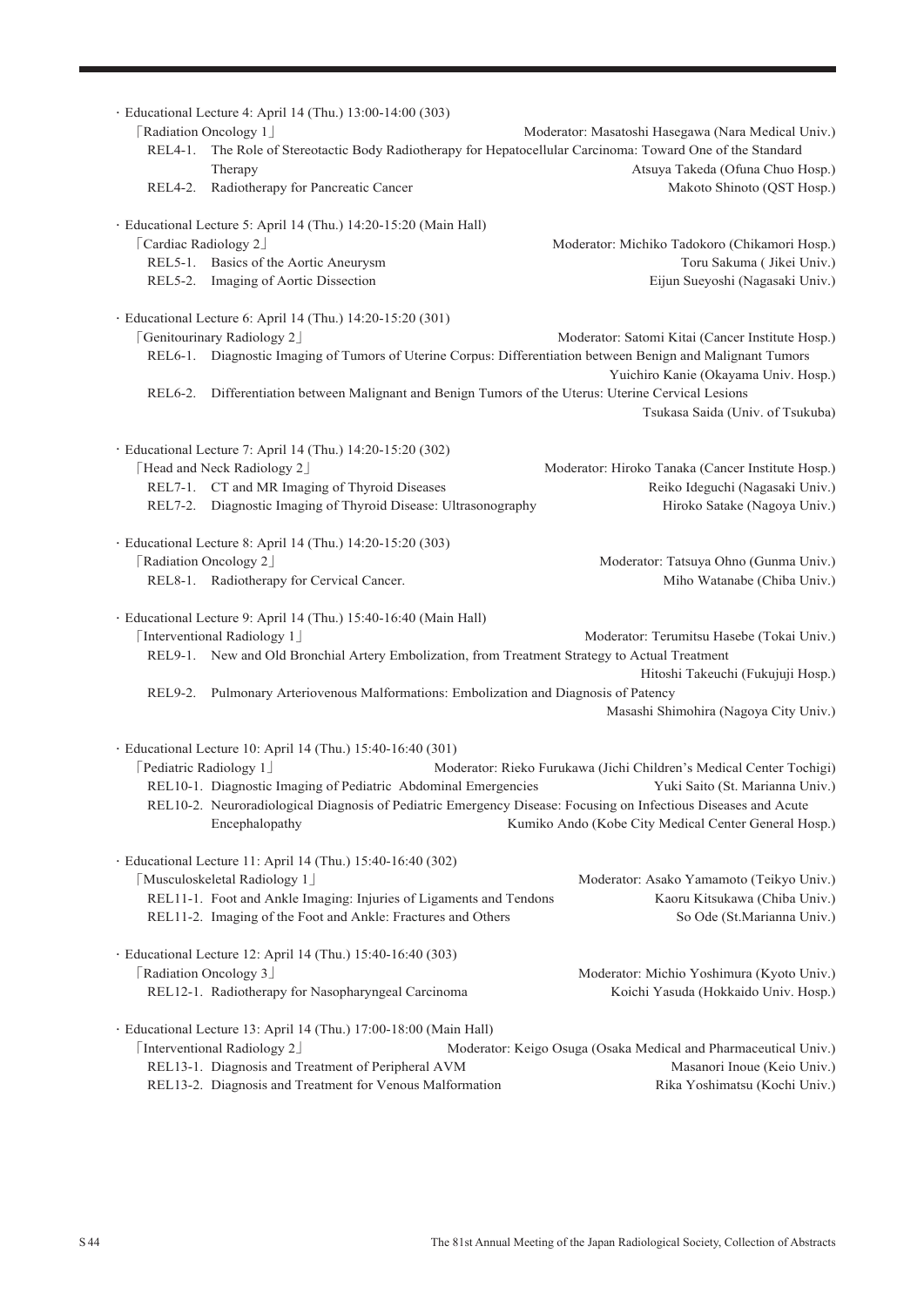| · Educational Lecture 14: April 14 (Thu.) 17:00-18:00 (301)<br>[Pediatric Radiology 2]<br>REL14-1. Diagnostic Imaging of Neurocutaneous Syndromes or Phakomatoses<br>REL14-2. Imaging of Systemic Inflammatory Diseases in Children : Focused on Juvenile Idiopathic Arthritis and<br>Kawasaki Disease                         | Moderator: Taiki Nozaki (St.Luke's International Hosp.)<br>Chihiro Tani (Hiroshima Univ. Hosp.)<br>Yuko Tsujioka (Tokyo Metropolitan Children's Medical Center) |  |  |
|--------------------------------------------------------------------------------------------------------------------------------------------------------------------------------------------------------------------------------------------------------------------------------------------------------------------------------|-----------------------------------------------------------------------------------------------------------------------------------------------------------------|--|--|
| · Educational Lecture 15: April 14 (Thu.) 17:00-18:00 (302)<br>[Musculoskeletal Radiology 2]<br>REL15-1. Imaging of Osteonecrosis<br>REL15-2. Anatomic Variants of Skeletal System.                                                                                                                                            | Moderator: Hajime Fujimoto (Chiba Univ. Hosp.)<br>Waka Nakata (Jichi Children's Medical Center)<br>Satoshi Tatsuno (Jikei Univ.)                                |  |  |
| · Educational Lecture 16: April 14 (Thu.) 17:00-18:00 (303)<br>[Radiation Oncology 4]<br>REL16-1. Radiotherapy for Lung Cancer                                                                                                                                                                                                 | Moderator: Shinji Sugahara (Tokyo Medical Univ., Ibaraki Medical Center)<br>Katsuyuki Shirai (Jichi Medical Univ. Hosp.)                                        |  |  |
| · Educational Lecture 17: April 15 (Fri.) 8:00-9:00 (National Convention Hall)<br>[MOC Requirements] Medical Ethics]<br>Moderator: Takashi Yoshiura (Kagoshima Univ.)<br>REL17-1. Hunan Research Regulations, Up to Date: Impact of the Revised Personal Information Protection Act<br>Chieko Kurihara (Kanagawa Dental Univ.) |                                                                                                                                                                 |  |  |
| · Educational Lecture 18: April 15 (Fri.) 9:30-10:30 (National Convention Hall)<br>[Infection Control]<br>REL18-1. COVID-19 Pandemic                                                                                                                                                                                           | Moderator: Koji Sugimoto (Kobe Univ.)<br>Yasuko Mori (Kobe Univ.)                                                                                               |  |  |
| · Educational Lecture 19: April 15 (Fri.) 8:00-9:00 (Main Hall)<br>[Nuclear Medicine 1]<br>REL19-1. Clinical Utility of <sup>18</sup> F-FDG PET/CT in Mediastinal Masses<br>REL19-2. What Radiologists Need to Know about FDG-PET/CT in Lung Cancer Care                                                                       | Moderator: Yuka Yamamoto (Kagawa Univ.)<br>Mana Ishibashi (MNES Inc.)<br>Yumiko Kono (Kansai Medical Univ.)                                                     |  |  |
| · Educational Lecture 20: April 15 (Fri.) 9:15-10:15 (Main Hall)<br>Nuclear Medicine 2<br>REL20-1. 177Lu-DOTA TATE<br>REL20-2. I-131 MIBG Therapy for Patients with Pheochromocytoma and Paraganglioma                                                                                                                         | Moderator: Yuji Nakamoto (Kyoto Univ.)<br>Junichi Tsuchiya (Tokyo Medical and Dental Univ.)<br>Anri Inaki (Kanazawa Univ. Hosp.)                                |  |  |
| · Educational Lecture 21: April 15 (Fri.) 10:30-11:30 (Main Hall)<br>Nuclear Medicine 3<br>REL21-1. Practical Usage and Interpretation of Brain Perfusion SPECT in Neurodegenerative Disease<br>REL21-2. Quantitative Assessment of Cerebral Blood Flow SPECT.                                                                 | Moderator: Tomohiro Kaneta (Tohoku Univ.)<br>Etsuko Imabayashi (QST)<br>Yoshitaka Inui (Fujita Health Univ.)                                                    |  |  |
| · Educational Lecture 22: April 15 (Fri.) 16:15-17:15 (Main Hall)<br>[Chest Radiology 1]<br>REL22-1. Imaging Findings of Atypical Pneumonia<br>REL22-2. Opportunistic Infections of the Lung                                                                                                                                   | Moderator: Takeshi Johkoh (Kansai Rosai Hosp.)<br>Nobuyuki Tanaka (Yamaguchi-Ube Medical Center)<br>Satoshi Kawakami (Shinshu Univ.)                            |  |  |
| · Educational Lecture 23: April 15 (Fri.) 17:30-18:30 (Main Hall)<br>[Chest Radiology 2]<br>REL23-1. Imaging of Pulmonary Mycobacterial Infection<br>REL23-2. Image Findings of Infectious Pulmonary Nodule/Mass                                                                                                               | Moderator: Kazuto Ashizawa (Nagasaki Univ.)<br>Masuo Ujita (Tachikawa General Hosp.)<br>Shuji Sakai (Tokyo Women's Medical Univ.)                               |  |  |
| · Educational Lecture 24: April 15 (Fri.) 18:45-19:45 (Main Hall)<br>[Chest Radiology 3]<br>REL24-1. Imaging Approach of Tracheal and Bronchial Neoplastic Lesions                                                                                                                                                             | Moderator: Yuko Nishimoto (Nara Prefecture General Medical Center)<br>Masaki Matsusako (St. Luke's International Hosp.)                                         |  |  |
| REL24-2. Benign Lung Nodules that Need to be Differentiated from Lung Cancer                                                                                                                                                                                                                                                   | Hiroyuki Ishikawa (Niigata Univ.)                                                                                                                               |  |  |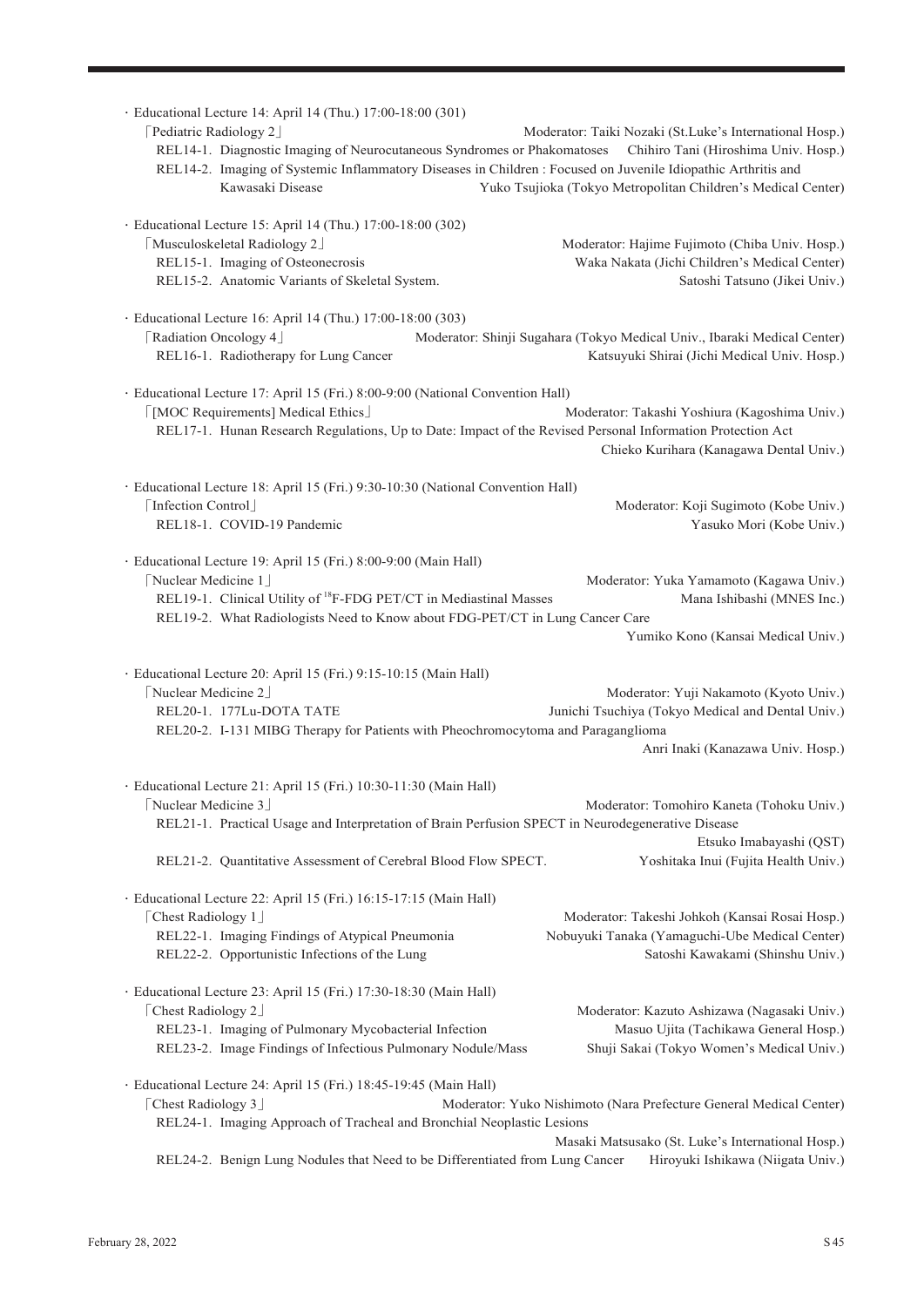| · Educational Lecture 25: April 16 (Sat.) 8:00-9:00 (National Convention Hall)<br>[MOC Requirements] Radiation Safety Protection 1]<br>REL25-1. Radiation Protection in Interventional Radiology                                                                                                           | Moderator: Koichiro Yamakado (Hyogo Medical Univ.)                                          |  |
|------------------------------------------------------------------------------------------------------------------------------------------------------------------------------------------------------------------------------------------------------------------------------------------------------------|---------------------------------------------------------------------------------------------|--|
| REL25-2. Safe Use of Iodinated Contrast Media                                                                                                                                                                                                                                                              | Masaaki Akahane (International Univ. of Health and Welfare)<br>Seitaro Oda (Kumamoto Univ.) |  |
|                                                                                                                                                                                                                                                                                                            |                                                                                             |  |
| · Educational Lecture 26: April 16 (Sat.) 8:00-9:00 (Main Hall)                                                                                                                                                                                                                                            |                                                                                             |  |
| [Neuroradiology 1]<br>REL26-1. Sports-related Head Injuries<br>REL26-2. Chronic Traumatic Encephalopathy                                                                                                                                                                                                   | Moderator: Harushi Mori (Jichi Medical Univ.)<br>Haruo Nakayama (Toho Univ. Ohashi Hosp.)   |  |
|                                                                                                                                                                                                                                                                                                            | Akira Kunimatsu (International Univ. of Health and Welfare, Mita Hosp.)                     |  |
|                                                                                                                                                                                                                                                                                                            |                                                                                             |  |
| · Educational Lecture 27: April 16 (Sat.) 9:15-10:15 (Main Hall)<br>[Neuroradiology 2]                                                                                                                                                                                                                     | Moderator: Reiichi Ishikura (Kobe City Medical Center General Hosp.)                        |  |
| REL27-1. Imaging of Traumatic Intracranial Hemorrhage                                                                                                                                                                                                                                                      | Minako Azuma ( Miyazaki Univ.)                                                              |  |
| REL27-2. Traumatic Brain Injury                                                                                                                                                                                                                                                                            | Toshiaki Taoka (Nagoya Univ.)                                                               |  |
| · Educational Lecture 28: April 16 (Sat.) 10:30-11:30 (Main Hall)                                                                                                                                                                                                                                          |                                                                                             |  |
| [Neuroradiology 3]                                                                                                                                                                                                                                                                                         | Moderator: Norimitsu Tanaka (Kurume Univ.)                                                  |  |
| REL28-1. Traumatic Vascular Injury of Head and Neck Region: What the Radiologist Should Know about Imaging                                                                                                                                                                                                 |                                                                                             |  |
| <b>Findings and Treatments</b>                                                                                                                                                                                                                                                                             | Shuichi Tanoue (Kurume Univ.)                                                               |  |
| REL28-2. Pediatric Head and Neck Trauma                                                                                                                                                                                                                                                                    | Rieko Furukawa (Jichi Children's Medical Center)                                            |  |
| · Educational Lecture 29: April 16 (Sat.) 13:15-14:15 (Main Hall)<br>[MOC Requirements] Quality of Medical Care: Radiotherapy]                                                                                                                                                                             |                                                                                             |  |
| REL29-1. Quality of Medical Care: Radiotherapy                                                                                                                                                                                                                                                             | Moderator: Katsuya Maebayashi (Nippon Medical Sch. Hosp.)<br>Yoshinori Ito (Showa Univ.)    |  |
| · Educational Lecture 30: April 16 (Sat.) 16:45-17:45 (Main Hall)<br>[Interventional Radiology 3]<br>Moderator: Megumi Kinoshita (Japan Red Cross Kobe Hosp.)<br>REL30-1. Evolution and Development of TEVAR and EVAR in Endograft Era<br>Yoshiaki Katada (Tokyo Medical Univ. Ibaraki Medical Center)     |                                                                                             |  |
| REL30-2. Diagnosis, Intervention, and Prevention for Endoleak after EVAR and TEVAR                                                                                                                                                                                                                         |                                                                                             |  |
|                                                                                                                                                                                                                                                                                                            | Tomoyuki Gentsu (Kobe Univ.)                                                                |  |
| · Educational Lecture 31: April 16 (Sat.) 17:45-18:45 (301)                                                                                                                                                                                                                                                |                                                                                             |  |
| [Breast Imaging 1]<br>Moderator: Takayuki Yamada (St. Marinna Univ. Yokohama Seibu Hosp.)<br>REL31-1. Tips for Reading Mammograms to Avoid Missing or Overlooking<br>Hiroko Kawashima (Kanazawa Univ.)<br>REL31-2. Diagnosis of Breast Cancer by Ultrasonography from the Imaging of Vascular Architecture |                                                                                             |  |
|                                                                                                                                                                                                                                                                                                            | Naoko Mori (Tohoku Univ.)                                                                   |  |
| · Educational Lecture 32: April 16 (Sat.) 19:05-20:05 (301)<br>[Breast Imaging 2]                                                                                                                                                                                                                          | Moderator: Shuichi Monzawa (Shinko Hosp.)                                                   |  |
| REL32-1. Tips and Pitfalls in Interpretation of Breast MR Images                                                                                                                                                                                                                                           | Hiroyuki Abe (Univ. of Chicago)                                                             |  |
| REL32-2. FDG-PET/CT in Breast Cancer                                                                                                                                                                                                                                                                       | Yoshifumi Sugawara (NHO Shikoku Cancer Center)                                              |  |
| · Educational Lecture 33: April 17 (Sun.) 8:00-9:00 (Main Hall)                                                                                                                                                                                                                                            |                                                                                             |  |
| [Gastrointestinal Radiology 1]                                                                                                                                                                                                                                                                             | Moderator: Satoko Ishigaki (Nagoya Univ.)                                                   |  |
| REL33-1. Imaging Diagnosis of Upper Gastrointestinal Tract Tumor                                                                                                                                                                                                                                           | Nobuyuki Shiraga (Toho Univ. Omori Hosp.)                                                   |  |
| REL33-2. Imaging of Small Bowel Disease                                                                                                                                                                                                                                                                    | Masanori Imuta (Kumamoto Univ. Hosp.)                                                       |  |
| · Educational Lecture 34: April 17 (Sun.) 9:15-10:15 (Main Hall)                                                                                                                                                                                                                                           |                                                                                             |  |
| [Gastrointestinal Radiology 2]                                                                                                                                                                                                                                                                             | Moderator: Satoshi Kobayashi (Kanazawa Univ.)                                               |  |
| REL34-1. Role of Imaging in Colorectal Cancer Staging                                                                                                                                                                                                                                                      | Shinichi Ota (Japanese Red Cross Nagahama Hosp.)                                            |  |
| REL34-2. Imaging Diagnosis of Inflammatory Bowel Disease                                                                                                                                                                                                                                                   | Yoshio Kitazume (Tokyo Medical and Dental Univ.)                                            |  |